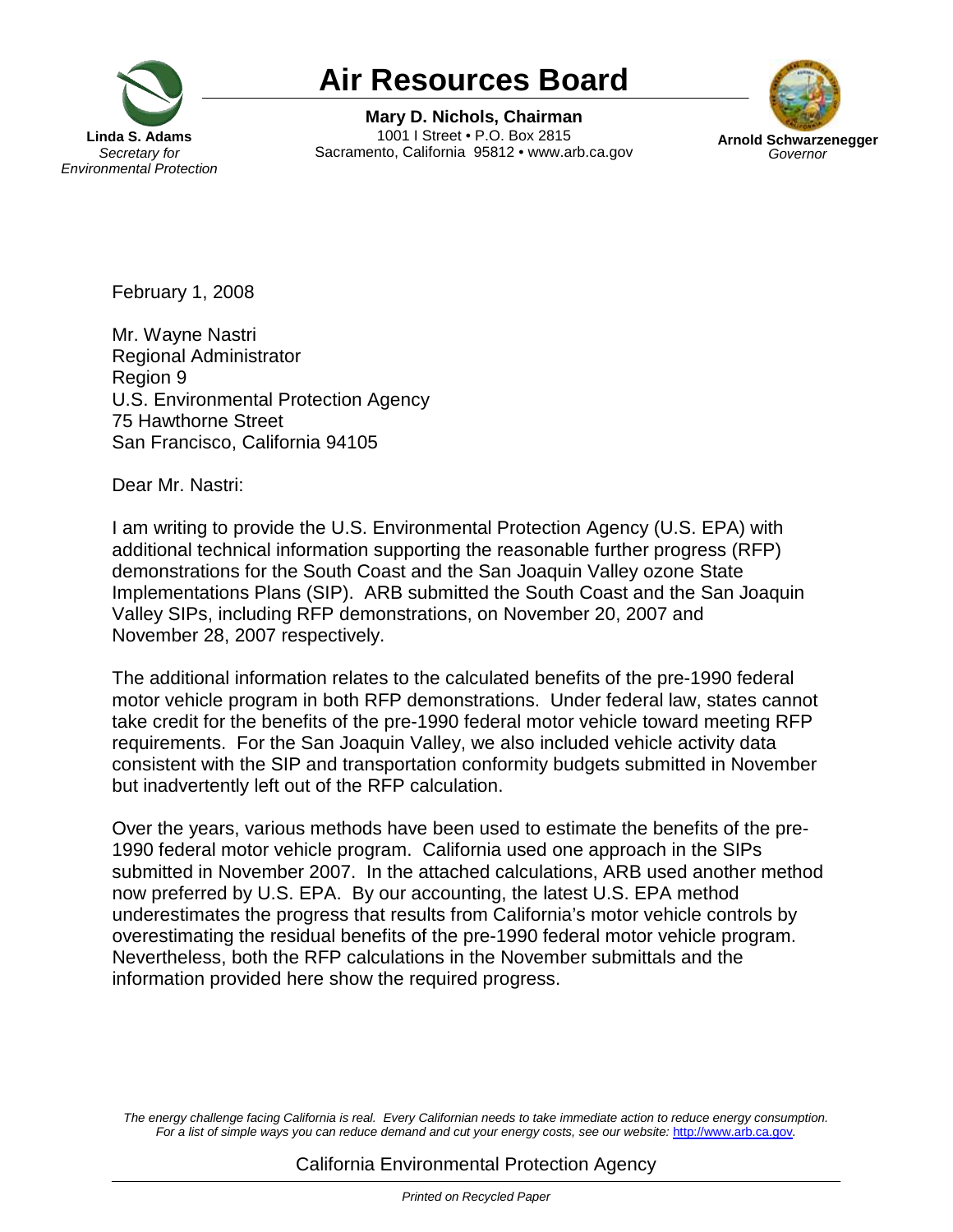Mr. Wayne Nastri February 1, 2008 Page 2

We look forward to working with U.S. EPA to secure approval of California's ozone SIPs. If you have any questions, please feel free to contact me, at (916) 445-4383, or Ms. Lynn Terry, Deputy Executive Officer, at (916) 322-2739.

Sincerely,

/s/

James N. Goldstene Executive Officer

**Enclosures** 

cc: See next page.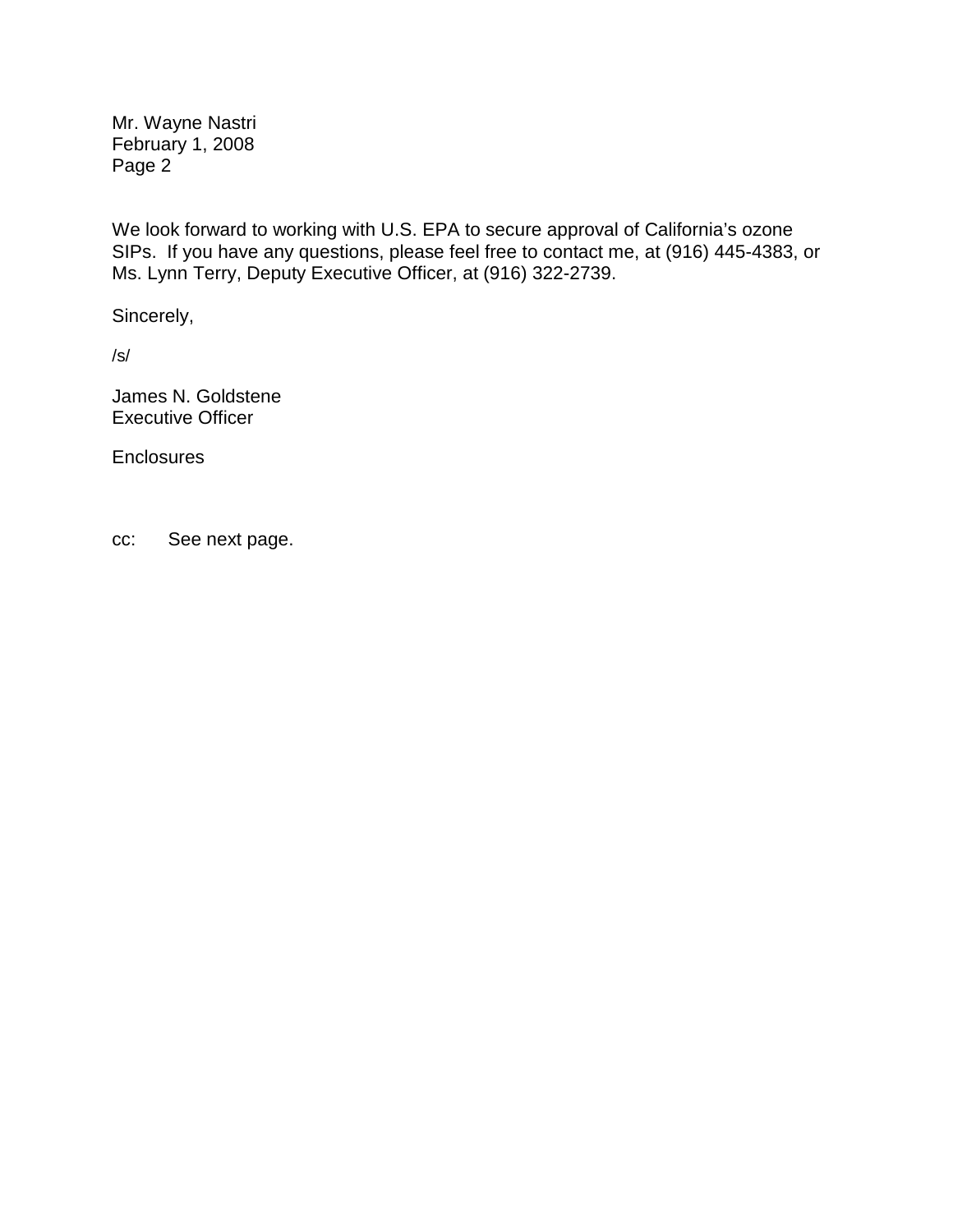Mr. Wayne Nastri February 1, 2008 Page 3

cc: Dr. Deborah Jordan, Director Air Division, Region 9 U.S. Environmental Protection Agency 75 Hawthorne Street San Francisco, California 94105

> Mr. Hasan Ikhrata Executive Director Southern California Association of Governments 818 W. Seventh Street, 12<sup>th</sup> Floor Los Angeles, California 90017

Dr. Barry Wallerstein Executive Officer South Coast Air Quality Management District 21865 Copley Drive Diamond Bar, California 91765

Mr. Seyed Sadredin Executive Director/Air Pollution Control Officer San Joaquin Valley Air Pollution Control District 1990 East Gettysburg Avenue Fresno, California 93726

Ms. Barbara Goodwin Executive Director Council of Fresno County Governments 2035 Tulare Street, Suite 201 Fresno, California 93721

Mr. Ronald Brummett Executive Director Kern Council of Governments 1401 19<sup>th</sup> Street, Suite 300 Bakersfield, California 93301

Ms. Terri King Executive Director Kings County Association of Governments 339 West "D" Street, Suite B Lemoore, California 93245